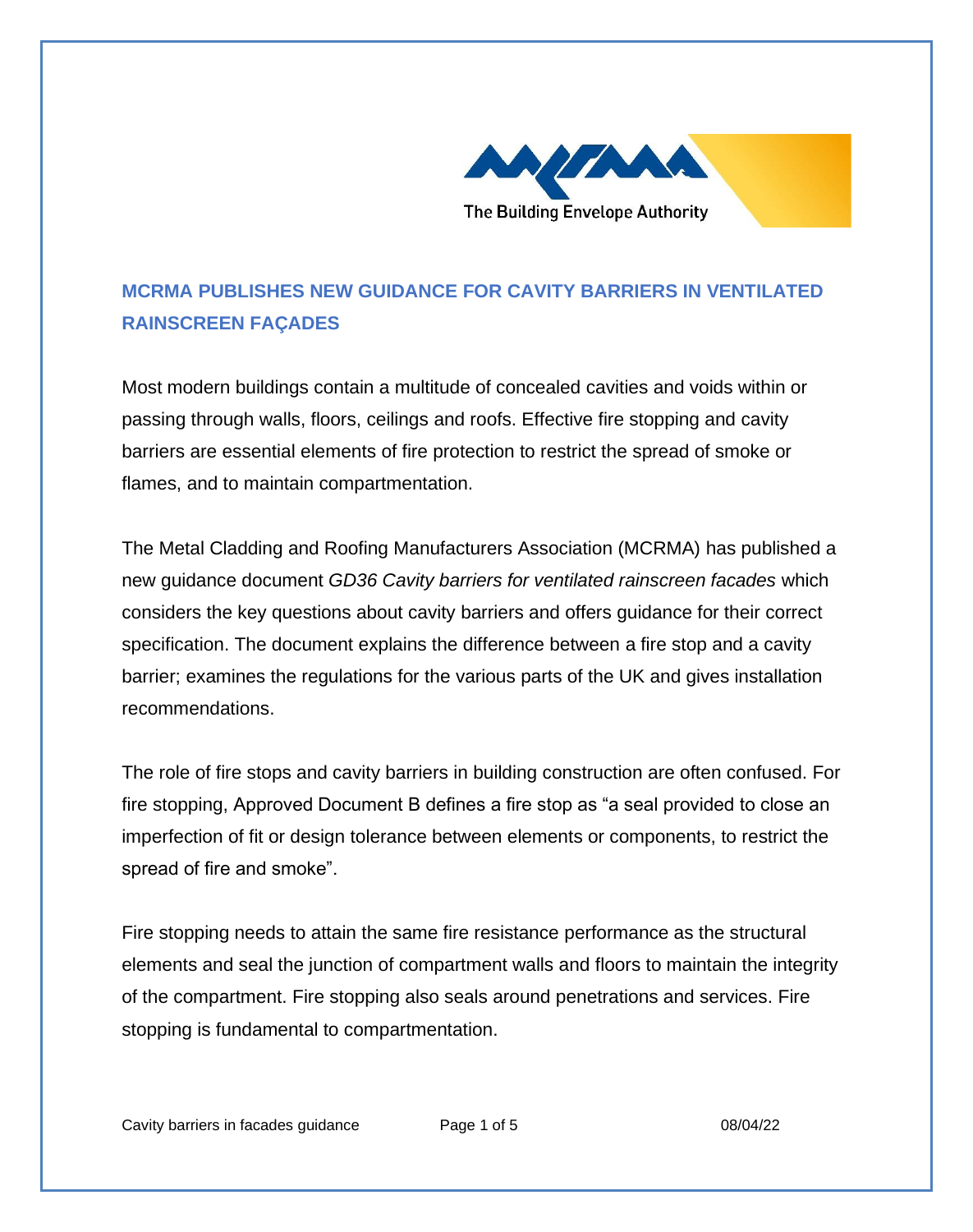Perimeter seals or fire stops are required to maintain the fire resistance of compartment walls and floors at detail areas where imperfection of fit or design tolerance may mean fire and smoke could otherwise penetrate through the compartment if not sealed.

Cavity barriers are defined in Approved Document B as "a construction within a concealed cavity other than a smoke curtain, to perform either of the following functions: to close a cavity to stop smoke or flame entering or to restrict the movement of smoke or flame within a cavity.

By their function, ventilated rainscreen systems create a concealed space (cavity) that can, in the event of a fire, provide a route for the passage for flames, hot gases, and smoke to move, unseen, between separate compartments of a building.

The generally accepted method of inhibiting the fire spread within such a concealed cavity is the use of cavity barriers. These will be positioned on the line of any compartment wall or floor so that they sub-divide the building both horizontally and vertically into specific compartments in line with Building Regulations, the fire strategy plan for the building, or specific requirements of warranty providers or insurers. Cavity barriers will also close off penetrations through the façade such as windows, doors, and openings.

It must be noted that the minimum requirements for the performance of cavity barriers can vary depending on which part of the UK they are being used. In addition to the guidance set out by the various country-specific technical guidance documents, warranty providers will have additional requirements regarding the performance and placement of the cavity barriers.

However, it is generally accepted that fire stopping products should meet the same requirements of resistance as the adjacent compartment elements, wherever practicable. Attaching a 60-minute cavity barrier to a supporting inner leaf with a lower fire resistance than the cavity barrier itself is not recommended.

Cavity barriers in facades guidance Page 2 of 5 08/04/22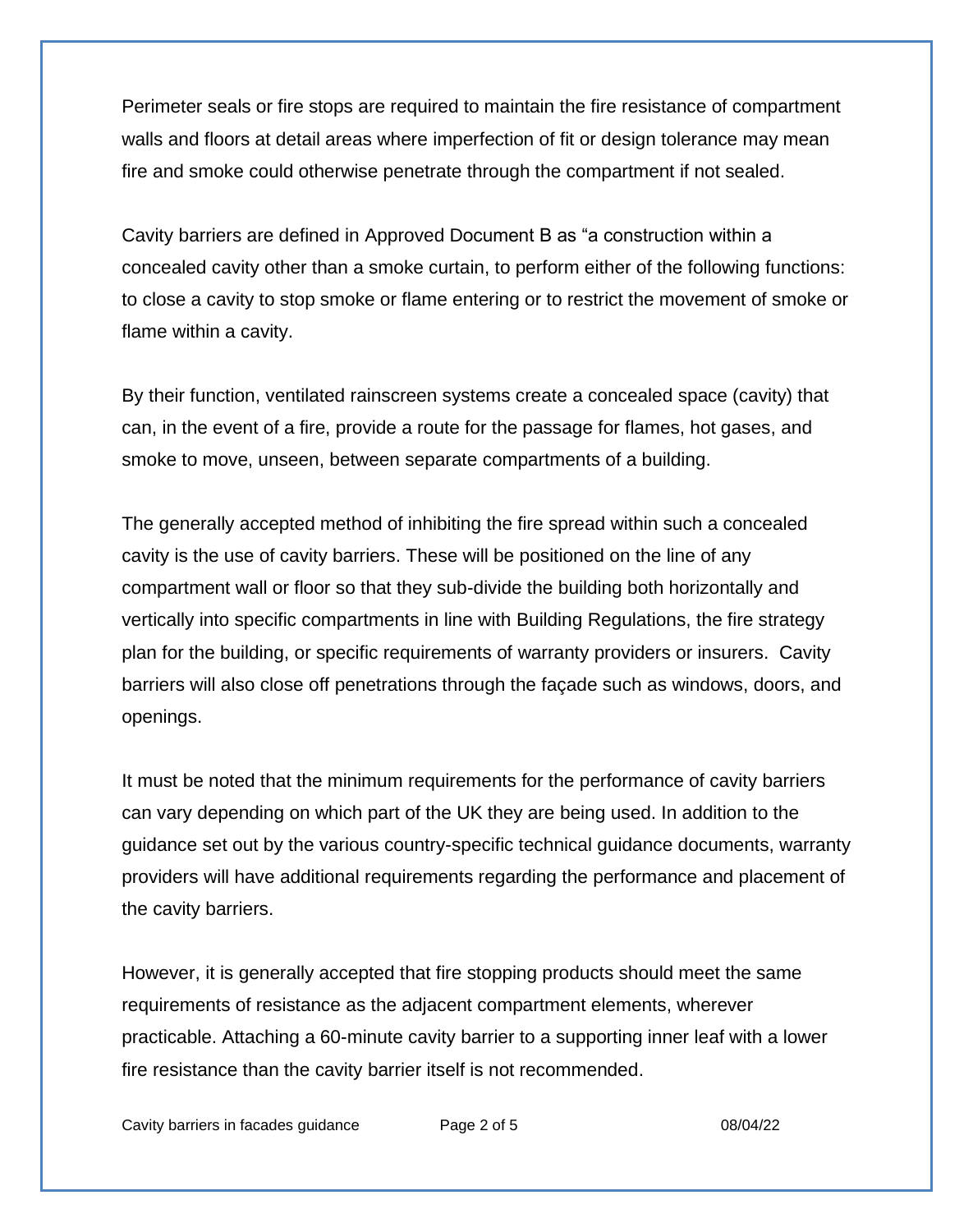There are two types of cavity barriers which are typically used in ventilated rainscreen facades: firstly, vertical closed state cavity barriers and horizontal open state cavity barriers.



*Image shows closed state vertical cavity barriers on the jamb of an opening and horizontal open state on the head and cill.*

Vertical closed state cavity barriers are cavity barriers that fully fill the void from the outer surface of the inner leaf to the inner surface of the outer leaf. They are typically used to provide vertical compartmentation of the external facade cavity in a ventilated rainscreen and are generally installed prior to the installation of a horizontal open state cavity barrier.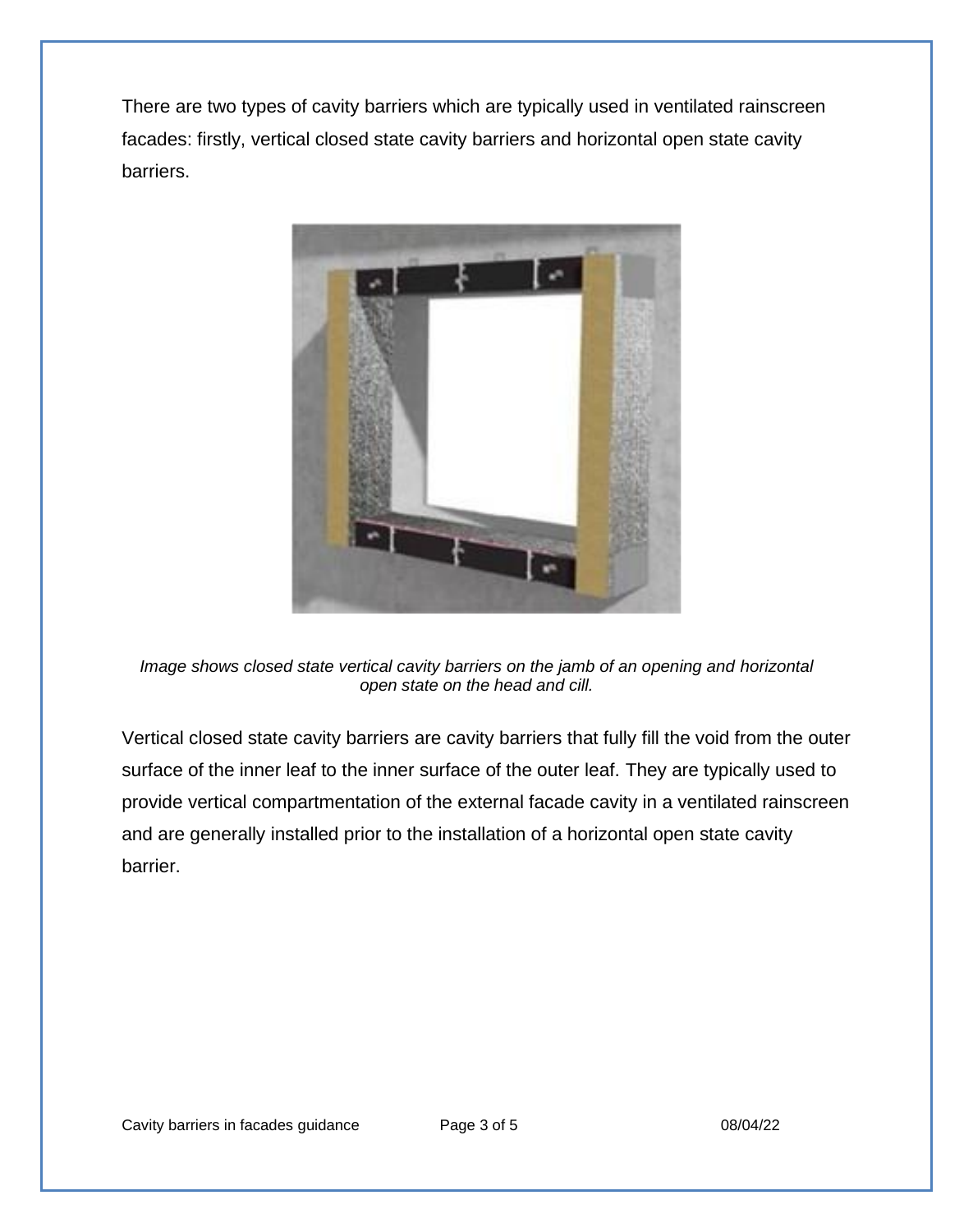

*Image shows the vertical closed state cavity barrier extending to the full width of the cavity with the horizontal open state set backto allow for ventilation of the cavity.*

Horizontal open state cavity barriers are delivered to site pre-cut to size to suit the width of the cavity less the air gap size. They have an intumescent front face which allows an air gap to be maintained (when in the open state) to facilitate airflow for ventilation.

Open state cavity barriers are supplied with a continuously factory bonded reactive intumescent strip on the leading edge and will normally come with a weather resistant coating. An intumescent strip is a material that is designed to activate at a critical temperature and expand to close off the purposely designed air gap to slow the fire propagating for a specified length of time, normally 30, 60, 90, or 120 minutes, depending on the specified product's integrity and insulation performance.

The manufacturer of the passive fire protection products is best placed to provide detailed guidance and advice as well as making recommendations for product specification if informed of the project specifics in advance.

Cavity barriers in facades guidance Page 4 of 5 08/04/22